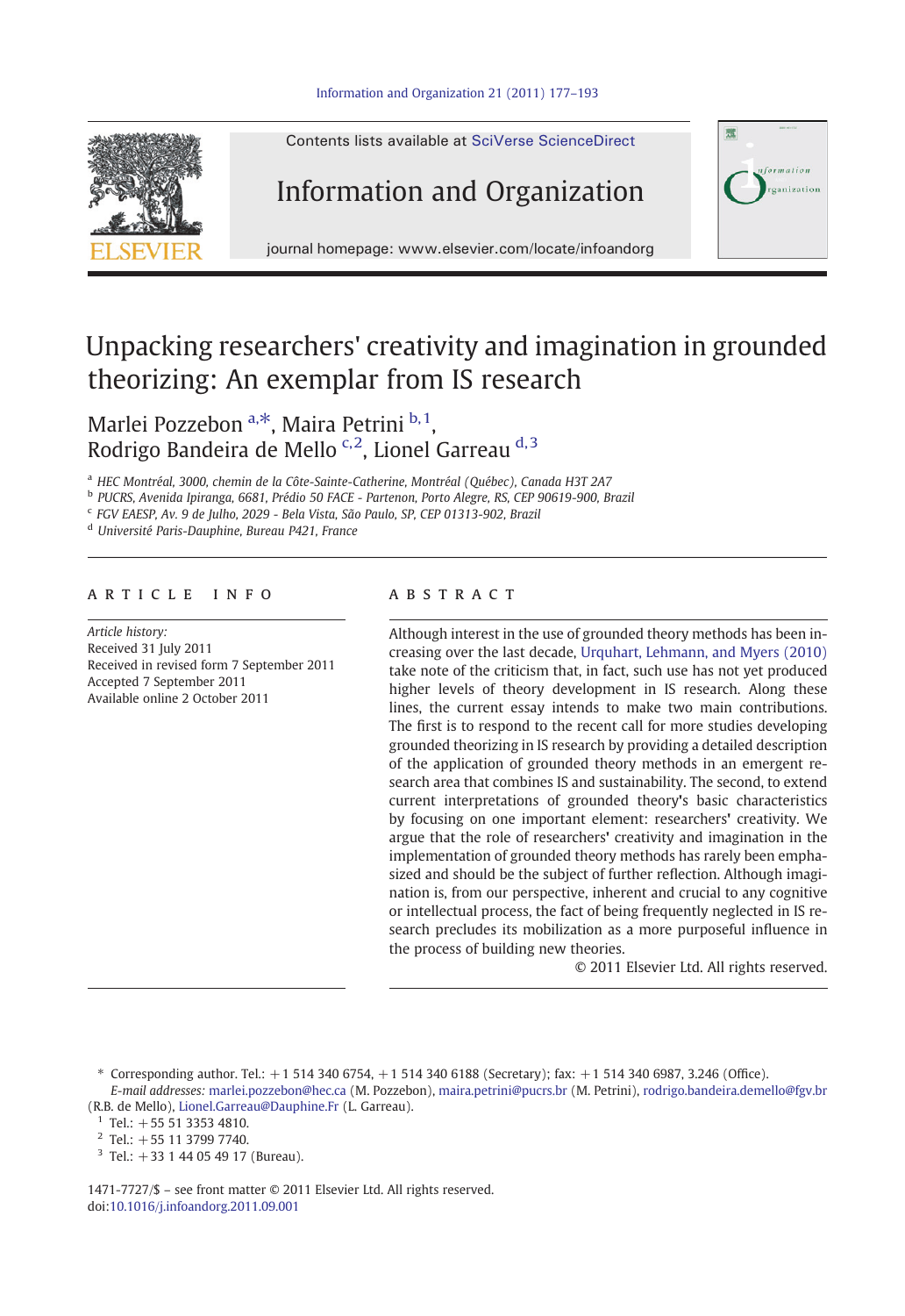### 1. Introduction

Although the connecting of data and theory lies at the heart of strategic research activities, theory building remains one of researchers' biggest challenges. Whatever methodological approach is used, there is always an untraceable step that relies on the researcher's insight and imagination ([Weick,](#page--1-0) [1989](#page--1-0)). Making sense of and interpreting data is a creative process, for both writer and reader. Our work is inspired by [Langley's \(1999\)](#page--1-0) paper in which she evokes three processes involved in theory building: induction, where data drives generalization; deduction, where theory drives hypothesis testing; and inspiration, where creativity and insight hold sway. This last process, inspiration, seems to be crucial in plausible and sound connection of empirical data, prior knowledge, experience, readings and imagination. [Langley \(1999\)](#page--1-0) argues that theorizing may mobilize both inductive and deductive approaches, iteratively or simultaneously, guided by inspiration. Sensemaking being the objective, "let us make sense whatever way we can" (p. 18).

Whenever inductive theorizing is under consideration, grounded theory inescapably enters into the discussion – sometimes approached as a methodology ([Elmes, Strong, & Volkoff, 2005; Jones & Noble,](#page--1-0) [2007](#page--1-0)), sometimes as a method [\(Fendt & Sachs, 2008; Lings & Lundell, 2005\)](#page--1-0) or a set of coding techniques ([Levina, 2005; Vaast & Levina, 2006\)](#page--1-0). Indeed, while [Strauss and Corbin \(1990, p. 24\)](#page--1-0) clearly define grounded theory as "a qualitative research method that uses a systematic set of procedures to develop an inductively derived grounded theory about a phenomenon", [Glaser \(1992, p. 16\)](#page--1-0) posits it as a "general methodology of analysis linked with data collection" that "uses a systematically applied set of methods to generate inductive theory about a substantive area".

When researchers refer to grounded theory as a methodology, they refer to a general philosophy of conducting inductive research. In this essay, we refer to grounded theory as a method, in line with Strauss and Corbin's definition of grounded theory as a set of techniques that guide the researcher in data collection and analysis [\(Elharidy, Nicholson, & Scapens, 2008](#page--1-0)). Such a method or set of techniques is designed to help researchers in producing innovative theories or explanations of a phenomenon in a delimited context. Applying grounded theory means developing theories that would explain a phenomenon in ways that have never been articulated before. However, the concept of creativity has not been explicitly addressed in the pioneers' work [\(Glaser & Strauss, 1967](#page--1-0)) or in latest versions of grounded theory ([Corbin](#page--1-0) [& Strauss, 2008; Morse et al., 2008\)](#page--1-0).

We recognized one seminal concept of grounded theory that is inherently connected to creativity: theoretical sensitivity. Sensitivity is the "ability to pick up on subtle nuances and cues in the data that infer or point to meaning" [\(Corbin & Strauss, 2008 p.19](#page--1-0)). Theoretical sensitivity should enable the researcher to creatively develop innovative theories. A set of techniques has been proposed to increase the researcher's capacity for theoretical sensitivity [\(Clarke, 2005; Merlino & Martinez, 2007; Scott, 2004](#page--1-0)) but, still, those techniques for sensitizing the research do not stand alone: they are subject to the imaginative process that researchers go through in order to make numerous choices during data analysis and interpretation. To what extent a researcher's choices do not transgress methodological principles yet, at the same time, are capable of seeing beyond data description towards innovative explanations is an important challenge for grounded theorists and remains a question meriting examination.

Not surprisingly, grounded theory is considered a risky research venture [\(Suddaby, 2006\)](#page--1-0). The risks of the delicate balance between objectivity and subjectivity are manifested in several ways: the unavoidable presence of preconceptions when analyzing data; the predisposition to avoid considering incoming data that would cast doubt on previous analysis; the forcing of data into established frameworks; working with "blinkers" when coding the data [\(Alvesson & Sköldberg, 2000](#page--1-0)) and, most detrimental to inspiration, a blind adherence to a rigid method. Regarding this last "risk", [Urquhart \(2007\)](#page--1-0) notes that coping with a set of guidelines, as grounded theory authors often propose, does not imply confining the creativity of researchers: prescriptiveness might come to be at odds with the essentially creative and emergent nature of the grounded theory process. Grounded theory's procedures "were designed not to be followed dogmatically but rather to be used creatively and flexibly by researchers as they deem appropriate" ([Strauss](#page--1-0) [& Corbin, 1990, p. 13\)](#page--1-0).

While a number of IS researchers corroborate the importance of mobilizing prior knowledge in grounded theorizing (e.g., [Boudreau & Robey, 2005; Mahnke, Wareham, & Bjorn-Andersen, 2008\)](#page--1-0), comparable importance has not been attributed to the role of IS researchers' insight, imagination or creativity.